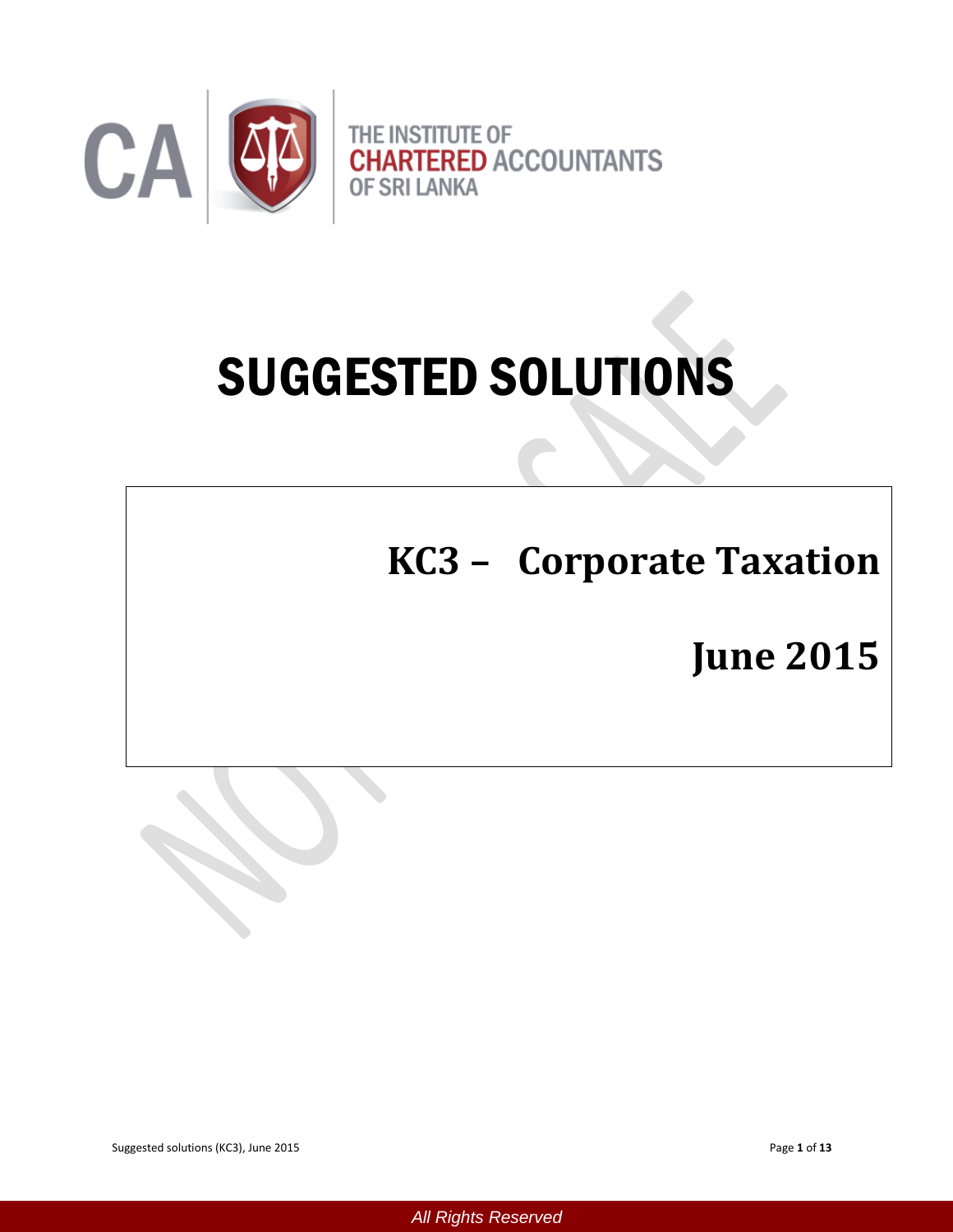## **Answer 1 (a)**

Relevant Learning Outcome/s:

3.2 Case Law

Suggested Detail Answer:

According to the information Mr. Perera has furnished his return of income for the Y/A 2012/13. Therefore under section 163(3) of the Inland Revenue Act, Assistant Commissioner has to **provide reasons for the rejection of the return**.

In the intimation letter issued under above section, it has been stated that the financial statement submitted **does not reflect the correct profit as the reason for rejection**.

As per the decided case **"New Portman Ltd Vs W. Jayawardane and Others"**, it has been held communicating mere conclusion does not satisfy the requirement under Inland Revenue Act to provide reasons.

In this particular case, Assistant Commissioner has provided his conclusion not valid reasons explaining how he arrived at that decision. **Therefore this cannot satisfy the requirement under section 163(3) of the Inland Revenue Act**. Therefore Mr. Perera **can take up the position that the assessment is invalid due to non-compliance with the provisions under Section 163 of the Inland Revenue Act**.

**(6 marks)**

(b)

Relevant Learning Outcome/s: 3.1 Statutory Provisions

Suggested Detail Answer:

When a person receives an intimation under sub sections 8 and 9 of the Section 106 of the Inland Revenue Act, if he can provide the necessary particulars so requested such a return becomes a proper return and provisions of the sub section 8 of the section 106 do not apply in respect of such return.

Therefore Mr Perera **has to provide all the particulars of his assets and liabilities** as at the end of the Y/A 2013/14 these particulars **have to be provided within 30 days of receipt of the intimation**. When he provides such particulars within 30 days, **provisions to deem that he "has not furnished the return" do not apply.**

**(4 marks)**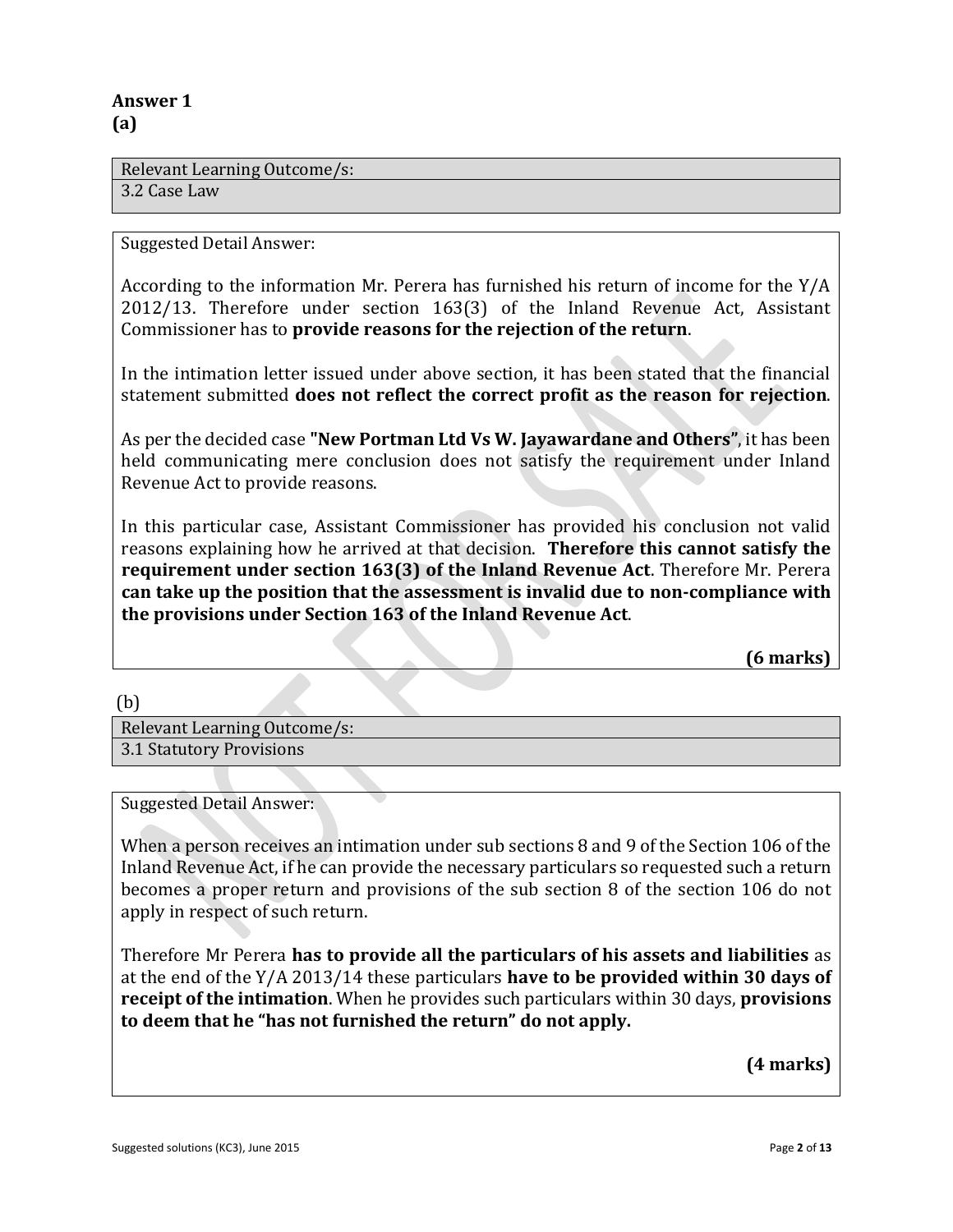# (c)

| <b>Suggested Detail Answer:</b>                              |             |                  |
|--------------------------------------------------------------|-------------|------------------|
| <b>Computation of VAT Liability</b>                          |             |                  |
| Supply liable at Standard Rate                               |             |                  |
| Supply of metals, rubble and quarry dust                     | 8,000,000   |                  |
| Transport of goods                                           | 2,000,000   |                  |
|                                                              | 10,000,000  | 1,100,000<br>11% |
| <b>Total Output Tax</b>                                      |             | 1,100,000        |
| <b>Less: Input Tax</b>                                       |             |                  |
| Input Tax local                                              | 282,000     |                  |
| Input tax B/F                                                | 1,280,000   |                  |
| <b>Total Input Tax</b>                                       | 1,562,000   |                  |
| Less: Input tax claimable (Limited to 100% of Output<br>Tax) | (1,100,000) | (1,100,000)      |
| Unabsorbed Excess Input Tax C/F                              | 462,000     |                  |
| <b>Balance VAT Payable</b>                                   |             | <b>NIL</b>       |
|                                                              |             | (4 marks)        |

| <b>Computation of NBT liability</b>                                |           |    |           |
|--------------------------------------------------------------------|-----------|----|-----------|
| Supply liable at Standard Rate<br>Excepted Services - transport of | 8,000,000 | 2% | 160,000   |
| goods                                                              | 2,000,000 |    |           |
| Total NBT Liability for the quarter                                |           |    | 160,000   |
|                                                                    |           |    | (2 marks) |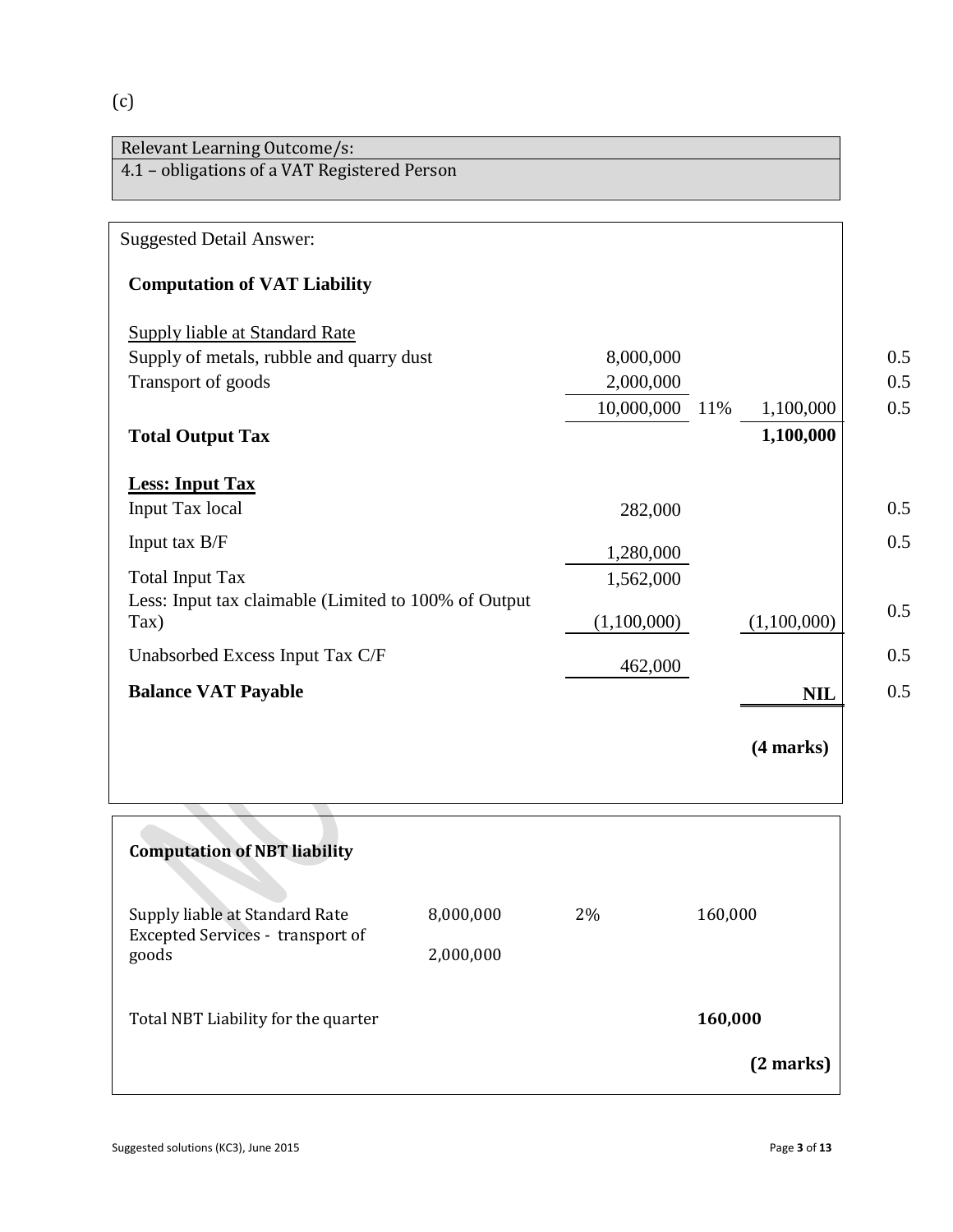(d) Relevant Learning Outcome/s: 5.3 - Tax Planning

#### Suggested Detail Answer:

According to the information Mr. Perera is to commence a new business of machine hiring with the help of his son. The income from this new activity is less than Rs. 3.5 million for a quarter. Business he is currently carrying out is already liable to VAT and NBT. Therefore if the new business activity is also commenced under the same proprietorship he will have to pay VAT and NBT on the income generated from the new activity even though such income does not exceed Rs. 3.75 million a quarter. Therefore he can consider a partnership with his son or a limited liability company to commence as a new business activity. By doing this he will be able to avoid the NBT and VAT liability as the forecasted income from new business does not exceed Rs. 3.75 million per quarter.

**(5 marks)**

#### (e)

#### Relevant Learning Outcome/s:

1.2 Impact of taxation on business and finance decision

#### Suggested Detail Answer:

Form of the business is **changed to a partnership** when there is participation in capital by way of property or money.

**Therefore applicable tax is related to partnership**. Divisible profit has to be computed and after allowing the tax free allowance (currently 1.0mn), 8% is to be paid on divisible profit and other income.

Administratively a partnership Tax file has to be opened.

Individual partners are entitled to partnership tax credit. Partnership income and partnership tax are to be apportioned to partners (and share of profit is to be considered for personal tax).

**If the assets introduced are depreciable assets, depreciation allowances can be claimed.**

**(4 marks)**

**(Total 25 marks)**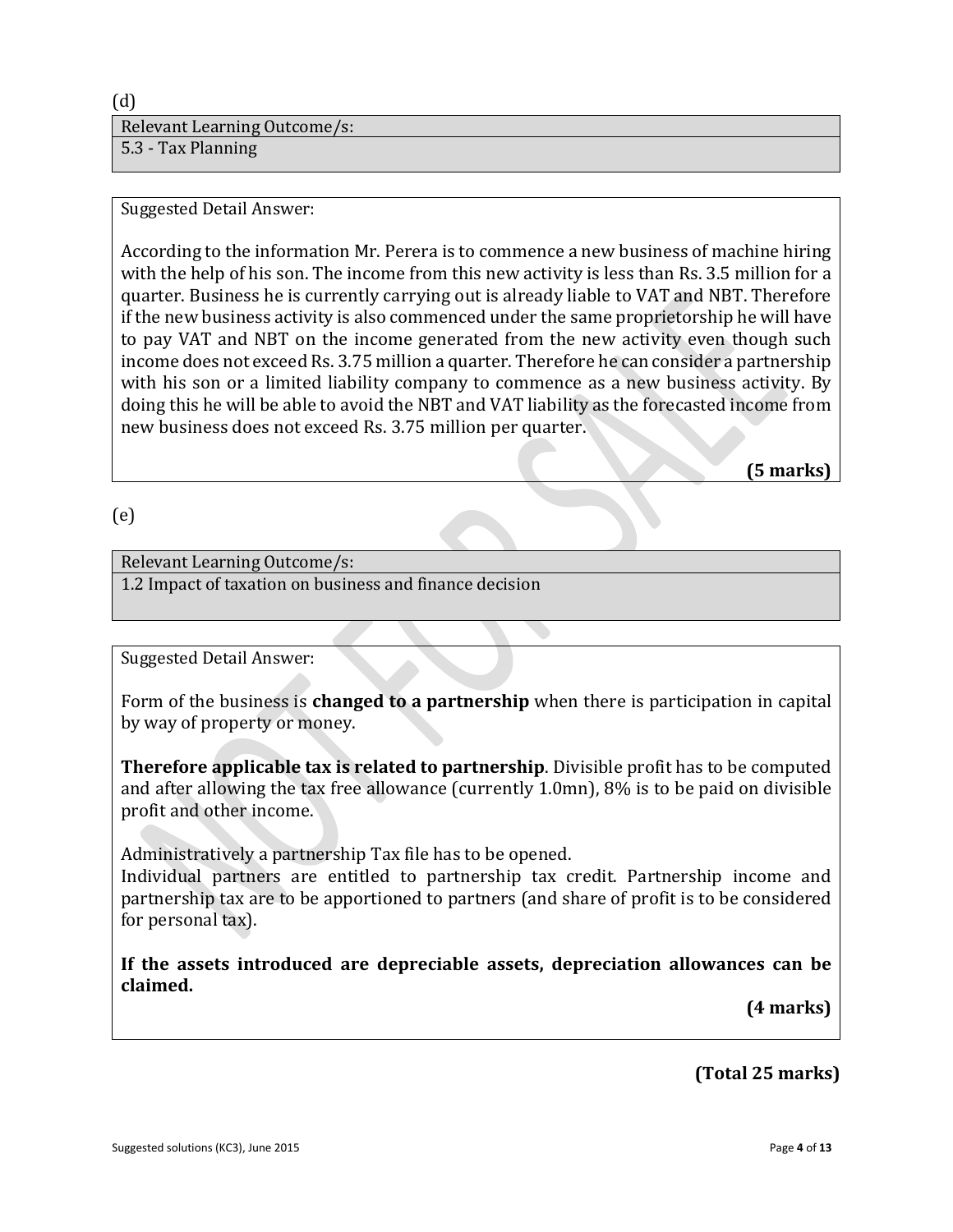## **Answer 2**

## (a)

Relevant Learning Outcome/s:

4.1 - obligations of a VAT Registered Person

Suggested Detail Answer:

TEL (India) is liable to income tax, VAT and NBT in Sri Lanka on account of the following:

- Income from trade or business, on account of providing Technical Consultancy liable to income tax, VAT and NBT
- On account of Interest Income Received- Liable to Income tax only

**(4 marks)**

#### (b)

Relevant Learning Outcome/s:

2.3 Double tax treaties

## Suggested Detail Answer:

As per the double tax treaty agreement between India and Sri Lanka, when employees of TEL (India) are present in Sri Lanka for more than 90 days, it constitutes a permanent establishment. Therefore TEL (India) is liable to pay income tax on the profits and income arising in Sri Lanka.

**(4 marks)**

(c)

## Relevant Learning Outcome/s:

2.1.4 Assess the taxable income and tax payable thereon by a non-resident person

## Suggested Detail Answer:

As per the section 93 of the Inland Revenue Act where interest is payable to a non-resident person on a loan obtained from such person and the interest on such loan is borne directly or indirectly by a person resident in Sri Lanka or by a non-resident person, where the amount of such loan or part thereof has been brought to or used in Sri Lanka such interest is deemed to be profits and income arising in Sri Lanka. However under section 9 of the Inland Revenue Act, interest accruing to any company outside Sri Lanka on a loan granted prior to 1/4/2012 to any undertaking and approved by the Minister as being essential for the economic progress of Sri Lanka is exempt from Income Tax. However from 1/4/2012, interest accruing to any company outside Sri Lanka on a loan granted after 1/4/2012 to any undertaking is exempt from income tax.

Accordingly interest income arising To TEL (USA) on account of loan granted with the approval of the Minister and the interest income arising to TEL (India) after 1/4/2012 are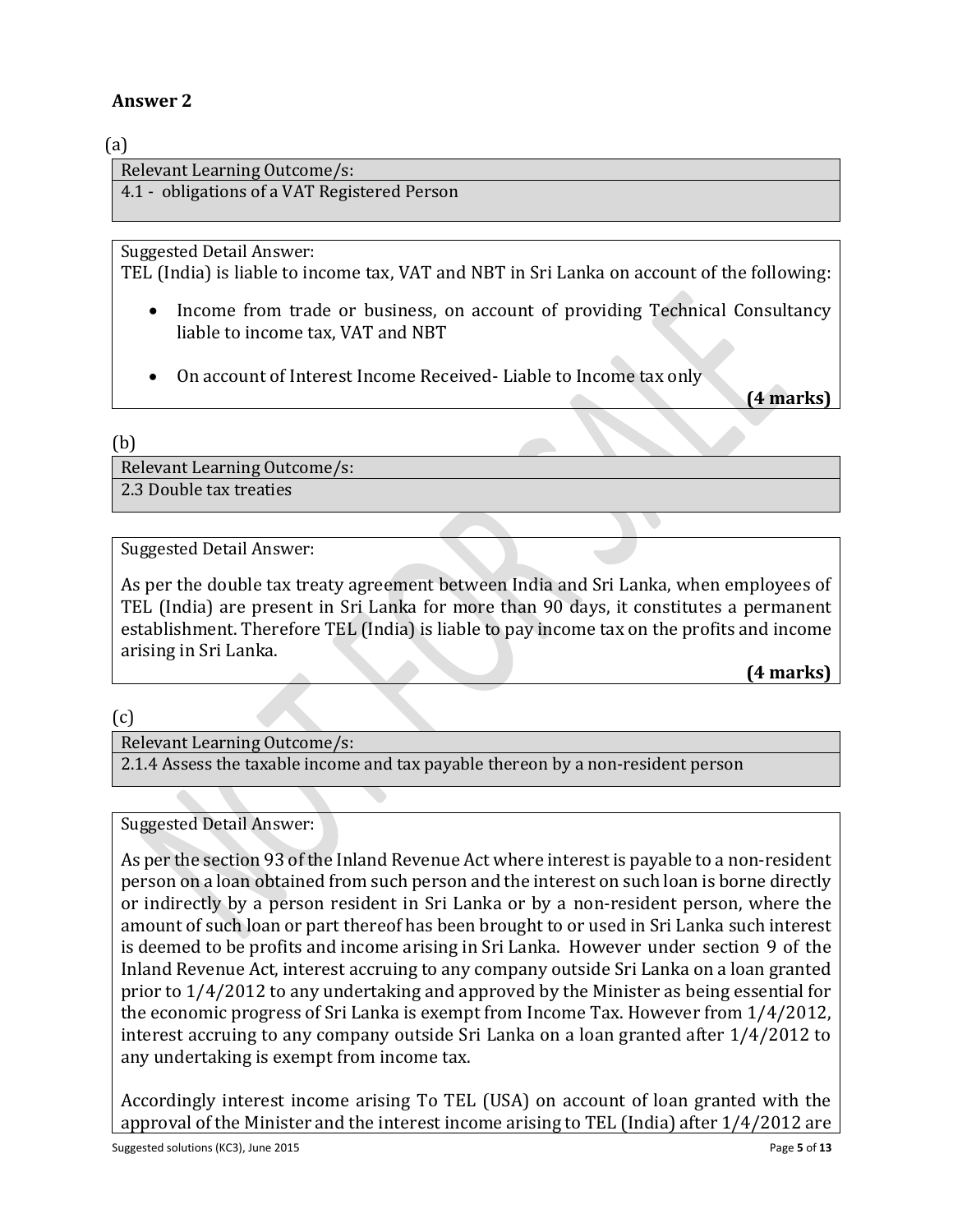exempt from Income Tax. Therefore profits and income arising from the loan granted by TEL (USA) on 1/4/2010 is the only interest income liable to income tax in Sri Lanka.

**(6 marks)**

(d)

Relevant Learning Outcome/s: 5.3- Tax Planning

Suggested Detail Answer:

At present interest on loan granted on 1/4/2010 is the only interest income which is liable to income tax. At present criteria used for the exemption of interest is the date loan was granted. Accordingly interest on loan received after 1/4/2012 is exempt. Therefore if the company obtained a new loan to repay the loan received on 1/4/2010 TEL (India) can avoid future income tax liability.

**(6 marks)**

(e)

Relevant Learning Outcome/s:

2.1.4 - Assess the taxable income and tax payable thereon by non-resident person

Suggested Detail Answer:

Section 97 and section 98 of the Inland Revenue Act provide provisions for the avoidance of double taxation. As per the section 97, double taxation agreement shall, notwithstanding anything in any other written law, have the force of law in Sri Lanka.

As per the section 98, where any person or any partnership proves to the satisfaction of the CGIR that such person or partnership has paid or is liable to pay for any Y/A income tax in Sri Lanka and income tax for the corresponding period in any other country, then such person shall be entitled to relief from income tax payable by him in Sri Lanka.

**(5 marks)**

**(Total 25 marks)**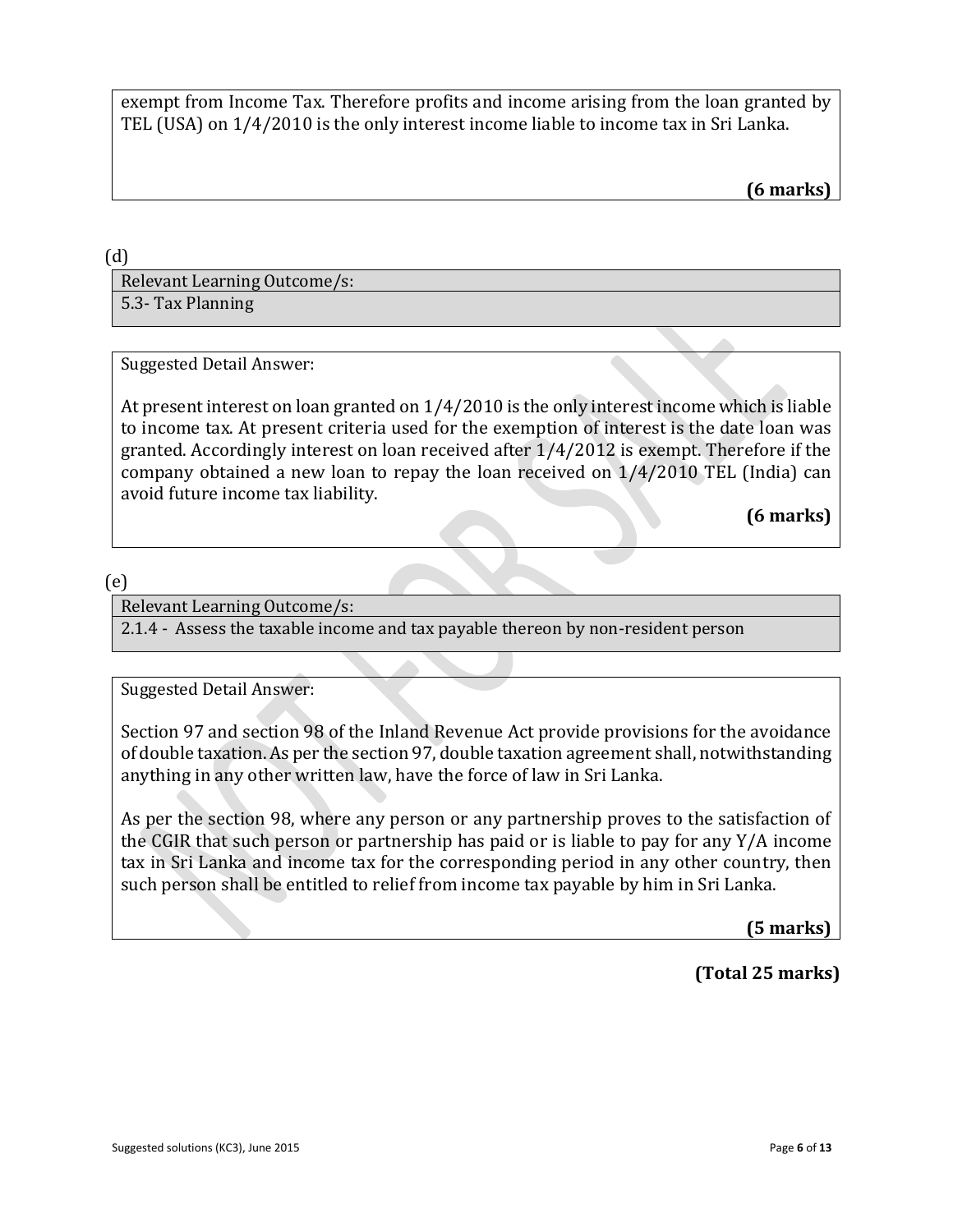## **Answer 3**

(a)

Relevant Learning Outcome/s:

1.1 – Comprehensive Income Tax computation

6.2 – Financial Reporting and Taxation

## **Y/A 2014/15**

## **Sources of Income**

|  | <b>Trade or business</b> |
|--|--------------------------|
|--|--------------------------|

|       | <b>Trade or business</b>                               |                                    |                            |  |
|-------|--------------------------------------------------------|------------------------------------|----------------------------|--|
|       |                                                        |                                    | <b>Total</b>               |  |
|       |                                                        | <b>Farm Fresh</b><br><b>LKR MN</b> | (Company)<br><b>LKR MN</b> |  |
|       | <b>Profit Before Tax</b>                               | 5.00                               | 307.00                     |  |
|       | Add: Disallowable                                      |                                    |                            |  |
|       | Amortization of planting cost                          | 2.40                               | 2.40                       |  |
|       | Depreciation                                           | 12.00                              | 43.00                      |  |
|       | Advertising outside Sri Lanka                          |                                    | Allowed                    |  |
|       | Advertising - local                                    | 3.50                               | 9.50                       |  |
|       | <b>Foreign Travel Expenses</b>                         |                                    | Allowed                    |  |
|       | Impairment of trade & other receivable                 |                                    | 1.10                       |  |
|       | Entertainment                                          | 0.20                               | 1.20                       |  |
|       | Penalty - EPF                                          | 0.20                               | 1.40                       |  |
|       | Stock Written off-Considered as actual written         |                                    |                            |  |
|       | off                                                    | Allowed                            | Allowed                    |  |
|       | Provision for retirement benefit                       | 1.20                               | 8.00                       |  |
|       | Cash loss                                              | 1.31                               | 1.31                       |  |
|       |                                                        |                                    |                            |  |
|       |                                                        | 25.81                              | 374.91                     |  |
| Less: | <b>Allowable Deduction</b>                             |                                    |                            |  |
|       | Interest Income                                        |                                    | 14.00                      |  |
|       | <b>Planting Cost</b>                                   | 7.20                               | 7.20                       |  |
|       | Gain on sale of shares                                 |                                    | 3.00                       |  |
|       | Profit on sale of fixed assets                         |                                    | 1.20                       |  |
|       | <b>Fair Value</b>                                      |                                    | 1.30                       |  |
|       | <b>Actuarial Valuation</b><br>Depreciation allowance - |                                    | 2.50                       |  |
|       | Machine replaced (note 1)                              |                                    | 6.20                       |  |
|       | Other machines 20@ 33 $\frac{1}{3}$ %                  |                                    | 6.67                       |  |
|       |                                                        |                                    |                            |  |
|       | Motor Vehicles 15@ 20%                                 | 3.00                               | 3.00                       |  |
|       | Computers<br>15@ 25%                                   |                                    | 3.75                       |  |
|       | Research & development - 300% (20,250-6,750)           |                                    | 13.50                      |  |
|       | Payment Retiring Benefit (Gratuity)                    |                                    | 3.50                       |  |
|       |                                                        | 10.20                              | 65.82                      |  |
|       | Adjusted profit                                        | <u>15.61</u>                       | 309.09                     |  |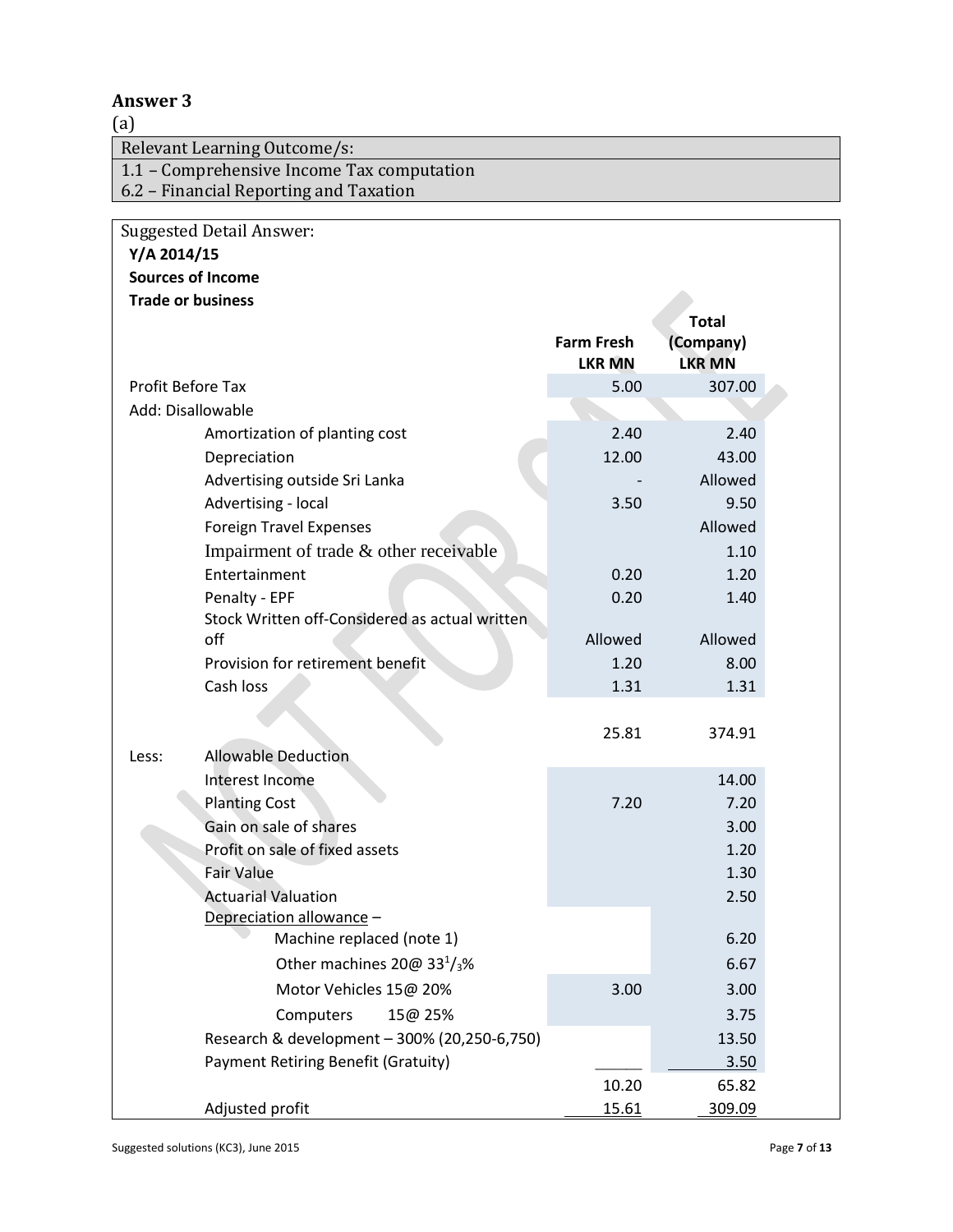| Other profit          | Total Profit of the company<br>Farm fresh profit (10% tax rate) |       |        |                         | 309.09<br>15.61<br>293.48 |  |
|-----------------------|-----------------------------------------------------------------|-------|--------|-------------------------|---------------------------|--|
| Tax Rate)             | Qualified Export Profit (12%                                    |       |        | (2,000 / 2600) * 293.48 | 225.76                    |  |
|                       | Local profits related to processed                              |       |        |                         |                           |  |
|                       | items transfer from farm                                        |       |        |                         | 67.73                     |  |
|                       | Portion attributable to                                         |       |        |                         |                           |  |
|                       | Farming(Agriculture)1<br>Portion attributable to                |       |        |                         | 16.93                     |  |
|                       | Processing(Manufacturing)3                                      |       |        |                         | 50.80                     |  |
|                       |                                                                 |       |        |                         |                           |  |
| Total                 |                                                                 |       |        |                         | 67.73                     |  |
|                       |                                                                 |       |        |                         |                           |  |
|                       | <b>Total Business Profit</b>                                    |       |        |                         | 309.09                    |  |
| Add:                  | Interest Income-FD                                              |       |        |                         | 6.67                      |  |
|                       | Interest Income-Other-(Exempt)                                  |       |        |                         |                           |  |
|                       | <b>Total Statutory Income</b>                                   |       |        |                         | 315.76                    |  |
|                       | Assessable Income                                               |       |        |                         | 315.76                    |  |
| <b>Taxable Income</b> |                                                                 |       |        |                         | 315.76                    |  |
|                       | Income Tax thereon                                              |       |        |                         |                           |  |
|                       |                                                                 |       |        | Rate %                  | Tax (LKR mn)              |  |
|                       | Qualified Export Profit                                         |       | 225.76 | 12%                     | 27.09                     |  |
|                       | Profit from Agriculture                                         |       |        |                         |                           |  |
|                       |                                                                 |       |        |                         |                           |  |
|                       | Farm fresh profit                                               | 15.61 |        |                         |                           |  |
|                       | <b>Under processing</b>                                         | 16.93 |        |                         |                           |  |
|                       |                                                                 |       | 32.54  | 10%                     | 3.25                      |  |
|                       | <b>Profit from Business of Manufacturing</b>                    |       | 50.80  | 28%                     | 14.22                     |  |
| Interest              |                                                                 |       | 6.67   | 28%                     | 1.87                      |  |
|                       |                                                                 |       |        | income<br>Total         |                           |  |
|                       |                                                                 |       | 315.76 | tax payable             | 46.43                     |  |
|                       |                                                                 |       |        |                         |                           |  |
|                       |                                                                 |       |        |                         |                           |  |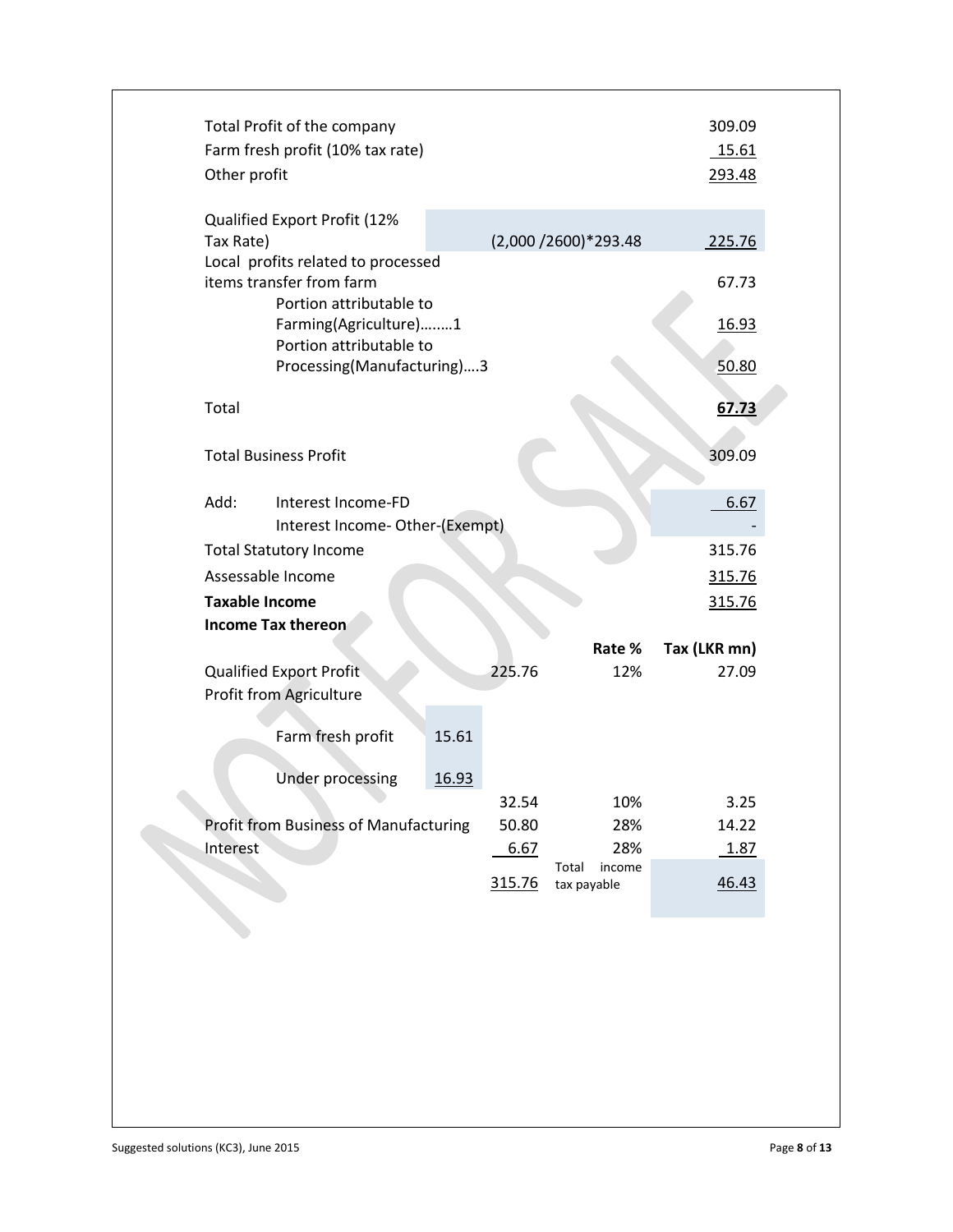|        |                                   | Computation of distributable profit & Minimum Distribution        |                                         |         |               |
|--------|-----------------------------------|-------------------------------------------------------------------|-----------------------------------------|---------|---------------|
|        |                                   |                                                                   |                                         |         | <b>LKR MN</b> |
|        | Book Profit as per information    |                                                                   |                                         |         | 307.00        |
|        | Accounting Adjustment due to IFRS |                                                                   | -Should have been<br>recorded under OCI |         |               |
|        |                                   | Actuarial gain                                                    |                                         | 2.50    |               |
|        |                                   | Net gain in fair value of available-<br>for-sale financial assets |                                         | 1.30    |               |
|        |                                   |                                                                   |                                         |         | (3.80)        |
|        | Book Profit before tax            |                                                                   |                                         |         | 303.20        |
|        | Less:                             | Income Tax on Profit                                              |                                         | 46.43   |               |
|        |                                   | <b>Investment in Capital Assets</b>                               |                                         | 70.00   |               |
|        |                                   | <b>Tree Planting</b>                                              |                                         | 7.20    |               |
|        |                                   |                                                                   |                                         |         | (123.63)      |
|        |                                   |                                                                   |                                         |         | 179.57        |
|        | Add:                              | Depreciation on additions                                         |                                         |         |               |
|        |                                   | capital asset                                                     |                                         | 4.00    |               |
|        |                                   | Amortization                                                      |                                         | 2.40    |               |
|        |                                   |                                                                   |                                         |         | 6.40          |
|        |                                   | Distributable Profit                                              |                                         |         | 185.97        |
|        |                                   | Minimum Distribution to be made -10%                              |                                         |         | 18.60         |
| Note 1 | Trade receipt on disposal         |                                                                   |                                         |         |               |
|        | Sale proceed                      |                                                                   |                                         |         | 2.20          |
|        | <b>TWDV</b>                       |                                                                   |                                         |         | 0.80          |
|        | Trade receipt on disposal         |                                                                   |                                         |         | 1.40          |
|        | Cost of the replaced asset        |                                                                   |                                         |         | 20.00         |
|        | Less: Trade receipt on disposal   |                                                                   |                                         |         | (1.40)        |
|        | <b>Adjusted cost</b>              |                                                                   |                                         |         | 18.60         |
|        |                                   | Depreciation allowance @ 33 1/3%                                  |                                         |         | 6.20          |
|        |                                   |                                                                   |                                         |         |               |
| Note 2 |                                   | Interest from Handsome PLC is exempt                              |                                         |         |               |
| Note 3 | Land Clearing Cost                |                                                                   |                                         |         | Allowed       |
|        | Insurance for agricultural crop   |                                                                   |                                         | Allowed |               |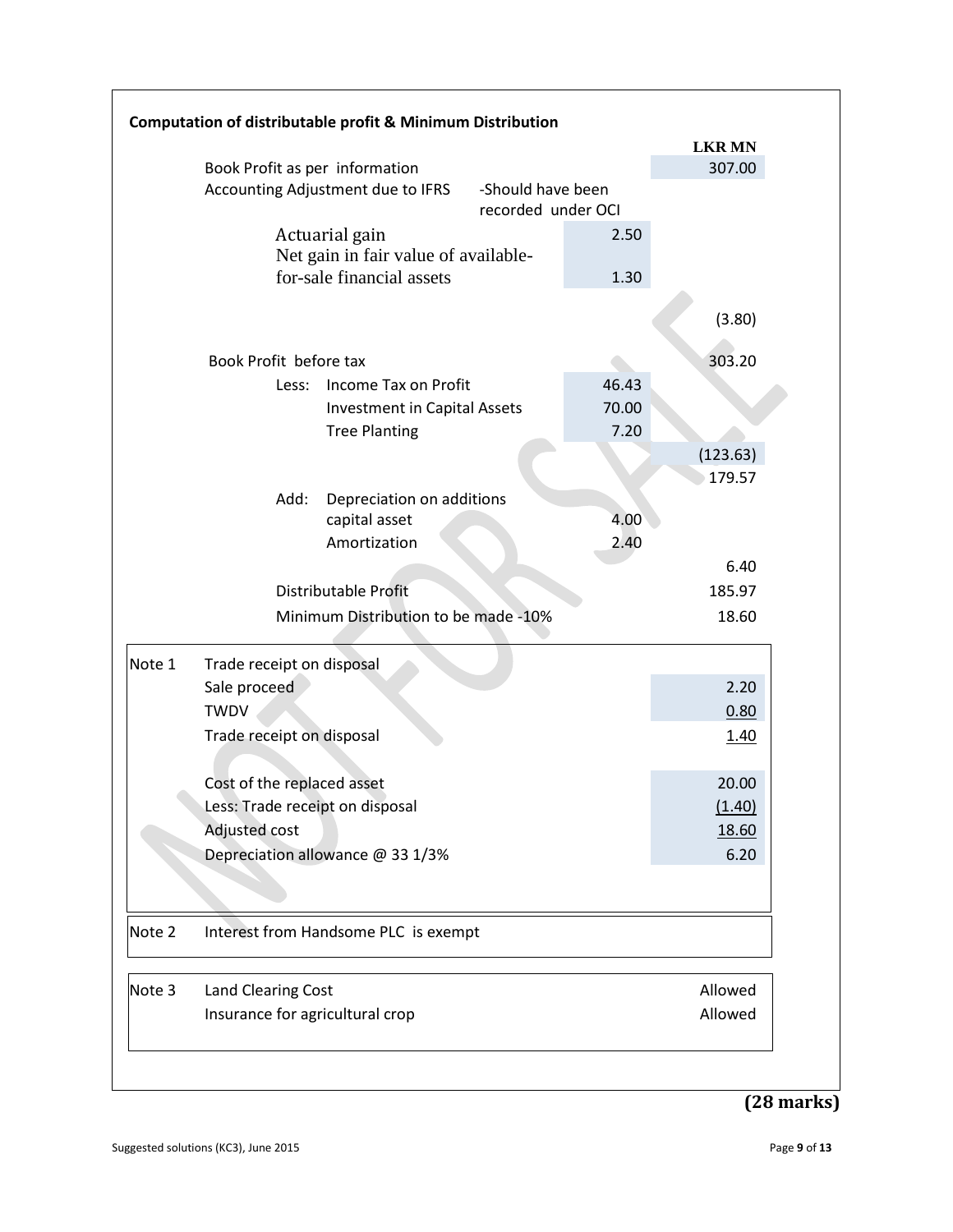#### (b)

#### Relevant Learning Outcome/s: 6.2 – Financial Reporting and taxation

#### Suggested Detail Answer:

It is clear that preparation of financial statements under the new reporting standards commenced recently whereas income tax regulations are based on Act No.10 of 2006. However we have to address on following factors.

- As per the section 212 of the Inland Revenue Act no 10 of 2006 the Minister (of Finance) may make regulations giving effect to the principles and provisions of the Act.
- Regulations have been issued by way of Extraordinary Gazette No. 1857/8 dated 9th April 2014 by the Minister of Finance under S.212 (c ) of the Act No.10 of 2006 .These regulations set out the guidelines on how to make adjustments in the ascertainment of profits or income for tax purposes, and the information required to be provided when adopting Sri Lanka Accounting Standards which consist of Sri Lanka Financial Reporting Standards (SLFRS)/Lanka Accounting Standards (LKAS) in the preparation of financial statements
- Item no.18.4 of that gazette notification dealt with the financial instruments classified under "Available for sales (AFS)". As per there guidelines valuation gains are not taxable. (When such assets are derecognized and/or disposed of only, the cumulative gains or losses transferred to the statement of comprehensive income will be taxed or allowed as deduction.)

Therefore gains arising on valuations under new financial reporting standards are not subject to income tax as necessary regulations are in place explaining how to deal with such gains.

**(7 marks**)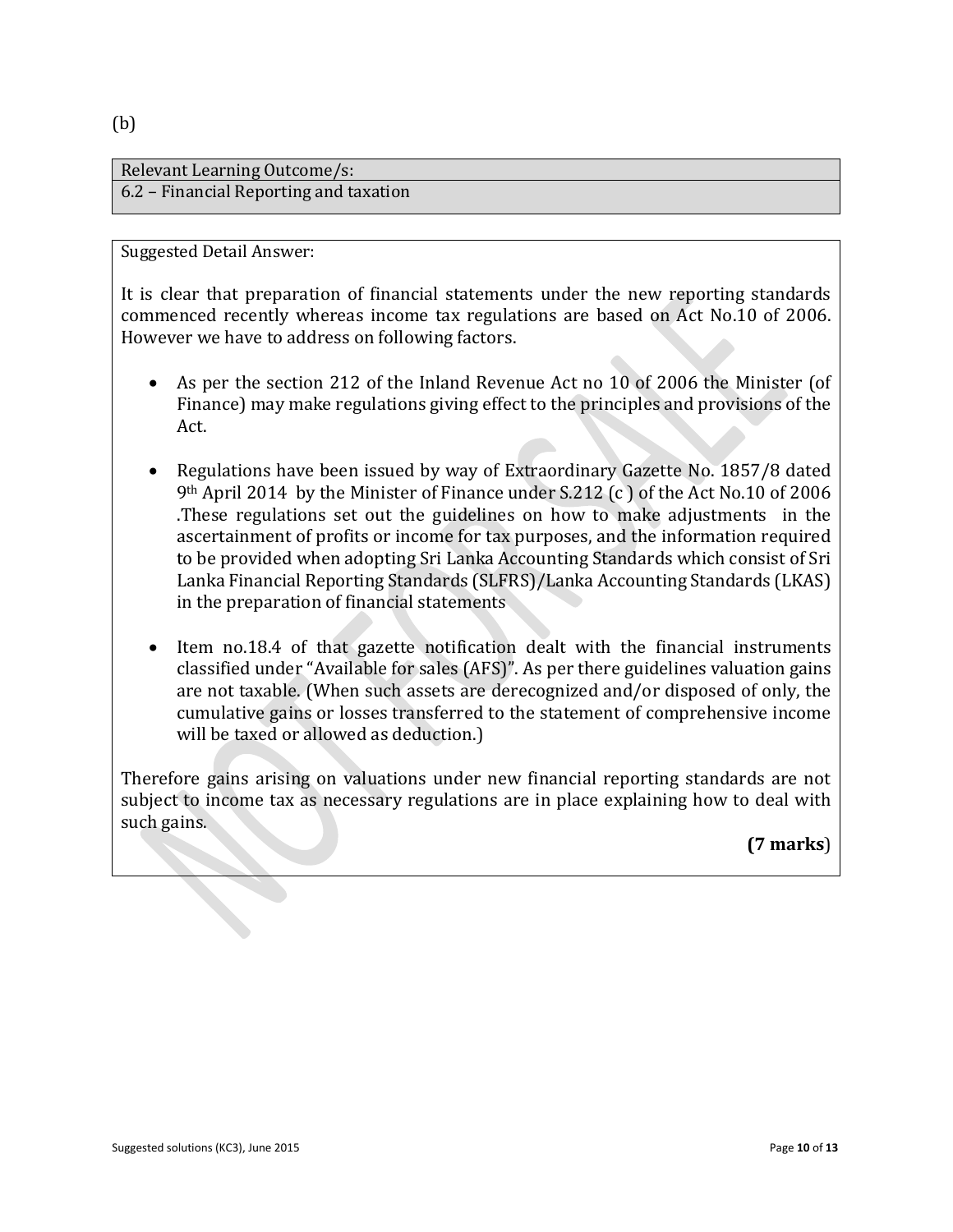#### (c)

| Relevant Learning Outcome/s: |
|------------------------------|
| 5.4 – Providing tax advice   |

#### Suggested Detail Answer:

According to the section 163(3) Assistant Commissioner has to give reasons only in the case where the return submitted is not accepted and an estimation of assessable income has been made. In this particular case Assistant Commissioner neither rejects the return nor is an estimation of assessable income made.

Assessment has been issued due to an error in the application of the tax rate and therefore it is not required to provide reasons Hence company cannot take up the position that no reason has been given. The dispute over the tax rate has to be resolved with the authorities by providing the relevant details.

If company is not satisfied with the conclusion of the Assistant Commissioner/ Assessor about the tax rate applicable, the company may make a writ application to court of appeal to rectify the issue.

**(5 marks)**

#### (d)

Relevant Learning Outcome/s:

3.1 – Statutory Provisions

Suggested Detail Answer:

The change of the accounting period is a matter governed by Section 28 of the Act. Since accounts are normally kept to 31<sup>st</sup> March the practice of LFPL keeping the accounts to 31<sup>st</sup> December must have been done with the prior permission (direction) of the Commissioner General of Inland Revenue. When there is a deviation from the accounting period especially permitted by the Commissioner General, Section 28 (2) requires that the profits for the year of assessment in which the change occurs and the two subsequent years should be computed in a manner which the Commissioner General shall be able to consider just and equitable. In other words, the company is free to commence keeping accounts to 31st March. It is for the company to decide when to effect the deviation. It is recommended that before changing back to 31st March, permission from Commissioner General to be obtained since there is no other way to ascertain whether method of accounting for that year and subsequent periods is just and equitable to the Commissioner General.

## **(5 marks)**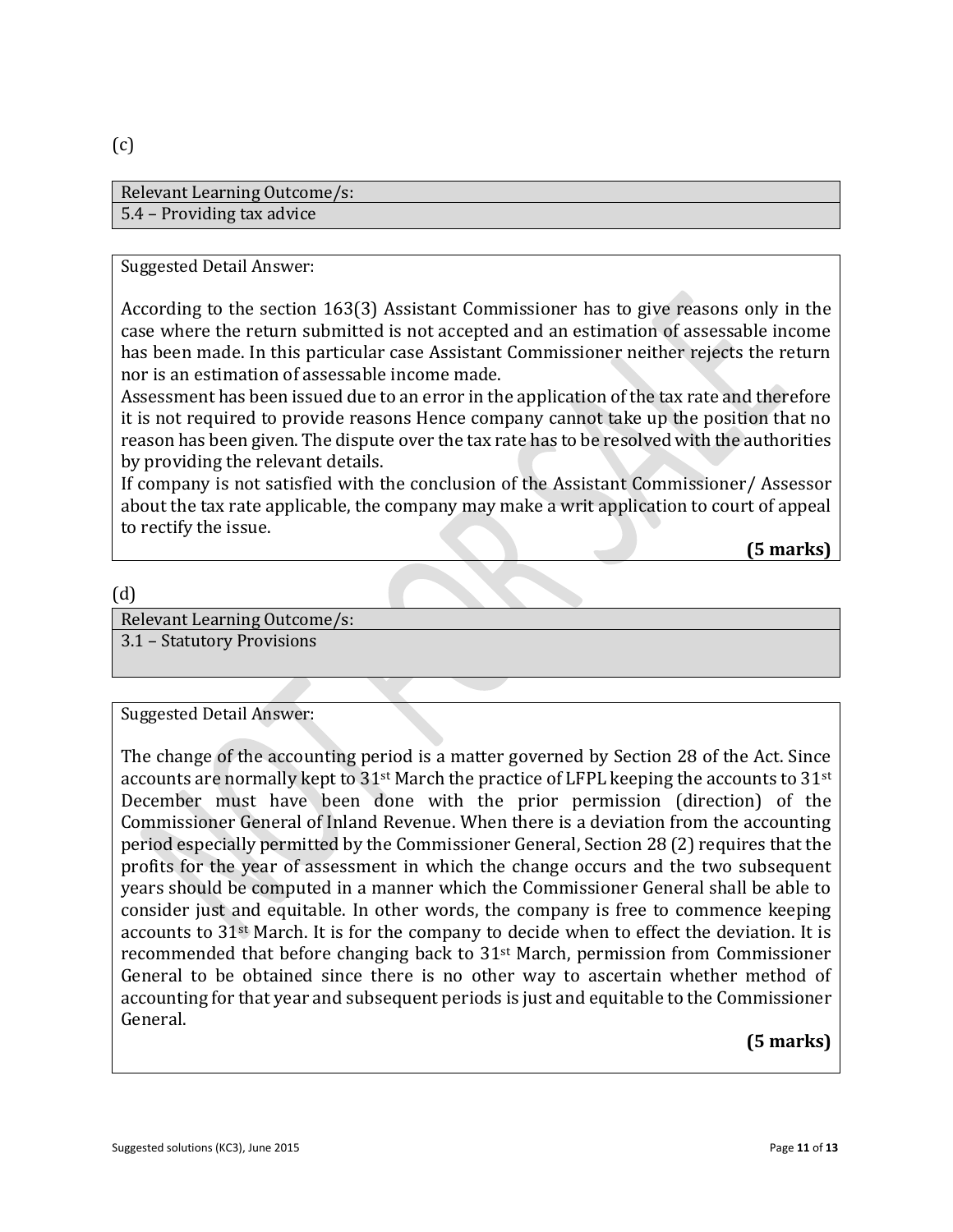Relevant Learning Outcome/s: 4.3 – Simplified VAT Scheme

#### Suggested Detail Answer:

As per the simplified VAT system a person who is supplying services to a registered identified purchaser (RIP) should be registered as a registered identified supplier (RIS). Therefore HBCA has to obtain SVAT registration number as RIS furnishing the necessary documents. Then they have to issue "SVAT" invoices with required details to purchaser. Within 10 days of end of the each month HBCA should submit forms "SVAT 4" and "SVAT 5" to LFPL and before 15 days from end of the month LFPL should issue the credit vouchers for VAT element. It is recommended that the guidelines issued for other relevant documentation and communications with the Department of Inland Revenue be followed.

**(5 marks)**

**(Total 50 marks)**